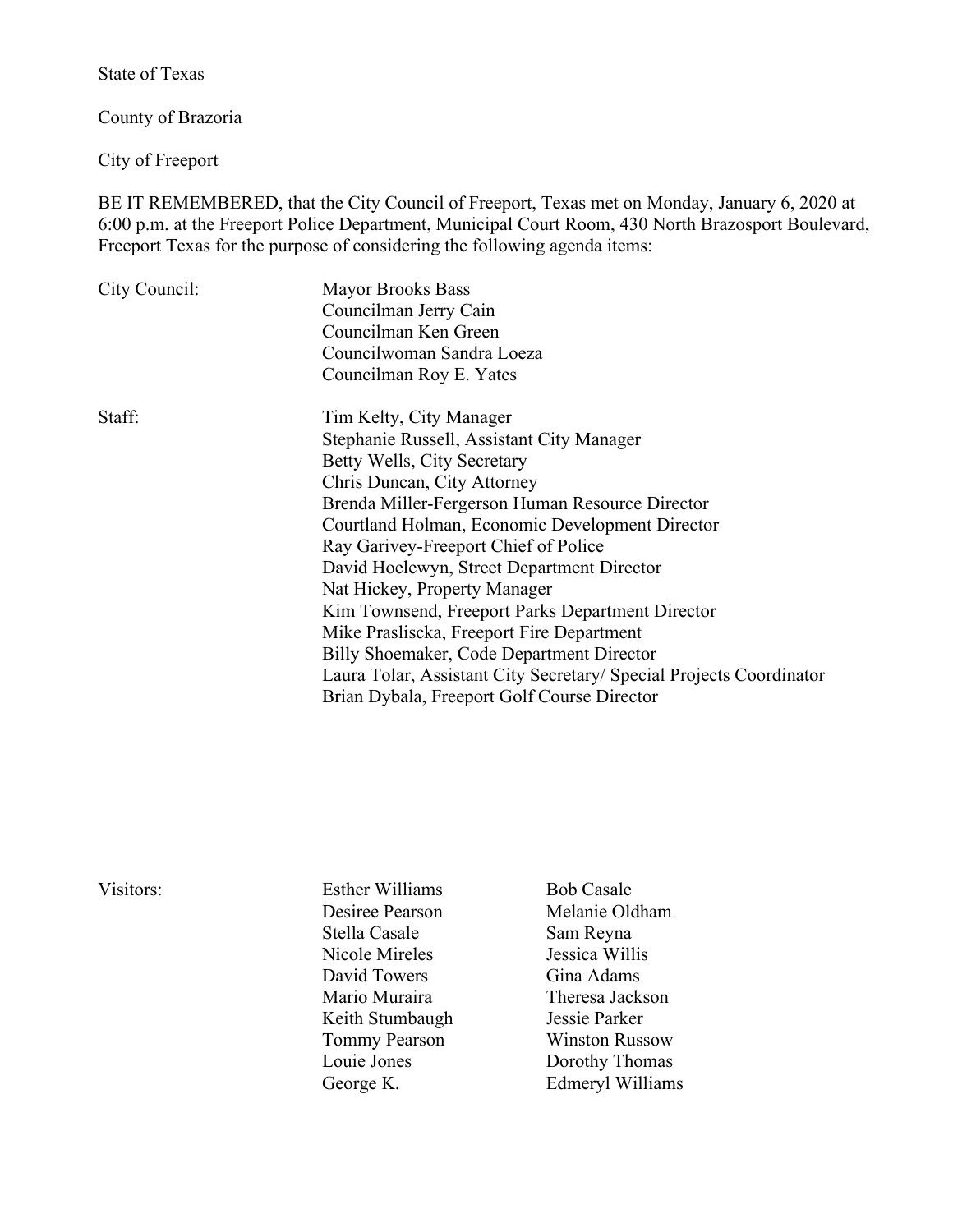## **Call to order.**

Mayor Brooks Bass called the meeting to order at 6:00 p.m.

## **PRESENTATIONS/ANNOUNCEMENTS: Announcements by Mayor, City Council and/or Staff**

Proclamation for Martin Luther King, Jr.

Mayor Brooks Bass read the proclamation of the City of Freeport proclaiming that Monday January 20, 2020 is MARTIN LUTHER KING, JR. DAY in the City of Freeport

#### Presentation of Sanitary Sewer Lift Station assessment by Freese and Nichols.

Mr. Jerry Barber with Freese and Nichols presented to Council the Sanitary Sewer Lift Station assessment. Mr. Barber explained that the engineers with Freese and Nichols looked at all twenty-nine of the lift stations in the City of Freeport. They came up with the highest risk stations being #3, #4, #5 and #14.

### **Citizen's Comments**

Melanie Oldham spoke to Council about the MUD. She said that she spoke with TCEQ's MUD division. Ms. Oldham said that Mr. Wong turned in his application in January 2018 to the TCEQ. She thanked Council for thinking this out and not making quick decision on granting this MUD.

Desiree Pearson spoke to Council about her concern of the loss of our Freeport Police Officer's. She said this happening because of the pay scale. She said that City of Freeport Police Department is one of the lowest paid in our area. She said that she just wants to make Council aware that the city is losing a lot of good officers, because of the pay.

Mr. Bob Casale spoke to Council about his lot in Bridge Harbor. He said that a building was built on his property without his permission, he said this happened because the city allowed this. He said that he has requested that the city to resolve this issue. He said that cannot get a clear title to his land with the construction on his property. He wants the City Manager to produce the documents that he has given to the city and he wants to go over this with the Mayor, his Council person and the City Attorney.

## **CONSENT AGENDA:**

Consideration and possible action on the approval of City Council meeting minutes from December 16, 2019.

Discuss and consider changing the date of the second meeting in January due to the Martin Luther King, Jr. holiday, to Tuesday, January 21, 2020

Consideration of approving to ratify the City Managers approval of the Windstorm Insurance Policy Renewal. Proposed by Victor Insurance for TWIA (Texas Windstorm Insurance Association).

On a motion by Councilwoman Loeza, seconded by Councilman Yates, with all present voting "Aye", Council unanimously approved the Consent Agenda.

## **REGULAR SESSION**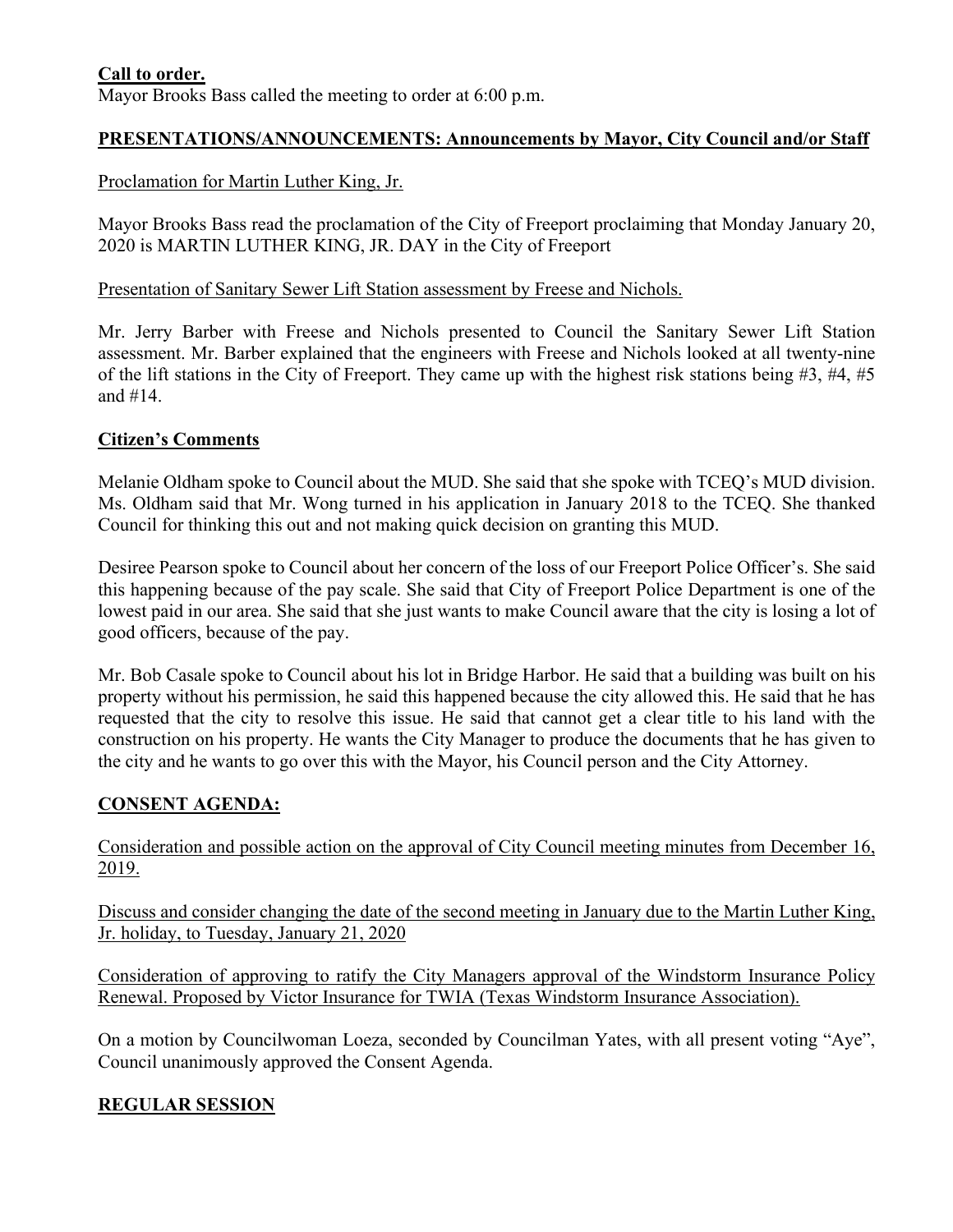**Public Hearing**: Discuss and consider approval of BERNARD ACRES 1.05 Acres-2 Lots. Amended Plat of Lot 83 Block 1, Bernard Acres, Section II, According to the Recorded Plat in Volume 8, page 33 Plat Records, Brazoria County, Texas.

Public Hearing was opened by Mayor Brooks Bass at 6:35 PM. Billy Shoemaker, presented to council the proposed replat for BERNARD ACRES 1.05 Acres-2 Lots. Amended Plat of Lot 83 Block 1, Bernard Acres, Section II, according to the Recorded Plat in Volume 8, page 33 Plat Records, Brazoria County, Texas. This was approved by the Planning Commission. Mayor Bass closed the Public Hearing at 6:39 PM and reopened regular session.

On a motion by Councilwoman Loeza, seconded by Councilman Green with all present and voting Aye", Council unanimously approved the replat of BERNARD ACRES 1.05 Acres-2 Lots. Amended Plat of Lot 83 Block 1, Bernard Acres, Section II, according to the Recorded Plat in Volume 8, page 33 Plat Records, Brazoria County, Texas.

**Public Hearing**: Discuss and consider approval of a proposed re-plat of HAWKINS SUBDIVISION A Three Lot Subdivision of the Stephen and Paula Hawkins called 25.638 Acre Tract. Recorded in County Clerk's File 16-063090 of the Brazoria County Official Records. Situated in the Sterling McNeel League Abstract 94. City of Freeport, Brazoria County Texas.

Public Hearing was opened by Mayor Brooks Bass at 6:39 PM. Billy Shoemaker, presented to council the proposed replat of HAWKINS SUBDIVISION A Three Lot Subdivision of the Stephen and Paula Hawkins called 25.638 Acre Tract. Recorded in County Clerk's File 16-063090 of the Brazoria County Official Records. Situated in the Sterling McNeel League Abstract 94. City of Freeport, Brazoria County Texas. This replat was approved by the Planning Commission. Mayor Bass closed the Public Hearing at 6:41 PM and reopened regular session.

On a motion by Councilwoman Loeza, seconded by Councilman Cain with all present and voting Aye", Council unanimously approved the replat of HAWKINS SUBDIVISION A Three Lot Subdivision of the Stephen and Paula Hawkins called 25.638 Acre Tract. Recorded in County Clerk's File 16-063090 of the Brazoria County Official Records. Situated in the Sterling McNeel League Abstract 94. City of Freeport, Brazoria County Texas

#### Consideration of approving Ordinance No. 2020-2592 for proposed 2018-2019 budget amendment #7

Assistant City Manager Stephanie Russell presented to Council the proposed Ordinance No. 2020-2592 for 2018-2019 budget amendment #7. She said that this budget amendment offsets major expenditure overages. Ms. Russell said that this amendment has zero impact to the General Fund, it is not adding revenue or expenditures, it is just netting them out.

On a motion by Councilman Yates, seconded by Councilman Green with all present and voting "Aye" council unanimously approved Ordinance No. 2020-2592 for proposed 2018-2019 budget amendment #7

Consideration of approving Freese and Nichols to study the storm drainage system in the North Velasco Boulevard area**.**

City Manager Tim Kelty spoke to Council about the pump station behind the Service Center. He said that this is East of Velasco Boulevard, on the North side of the river. This pump station has two 20-inch diameter pumps 75 horse power and they pump about 12,500 gallons per minute each. This station has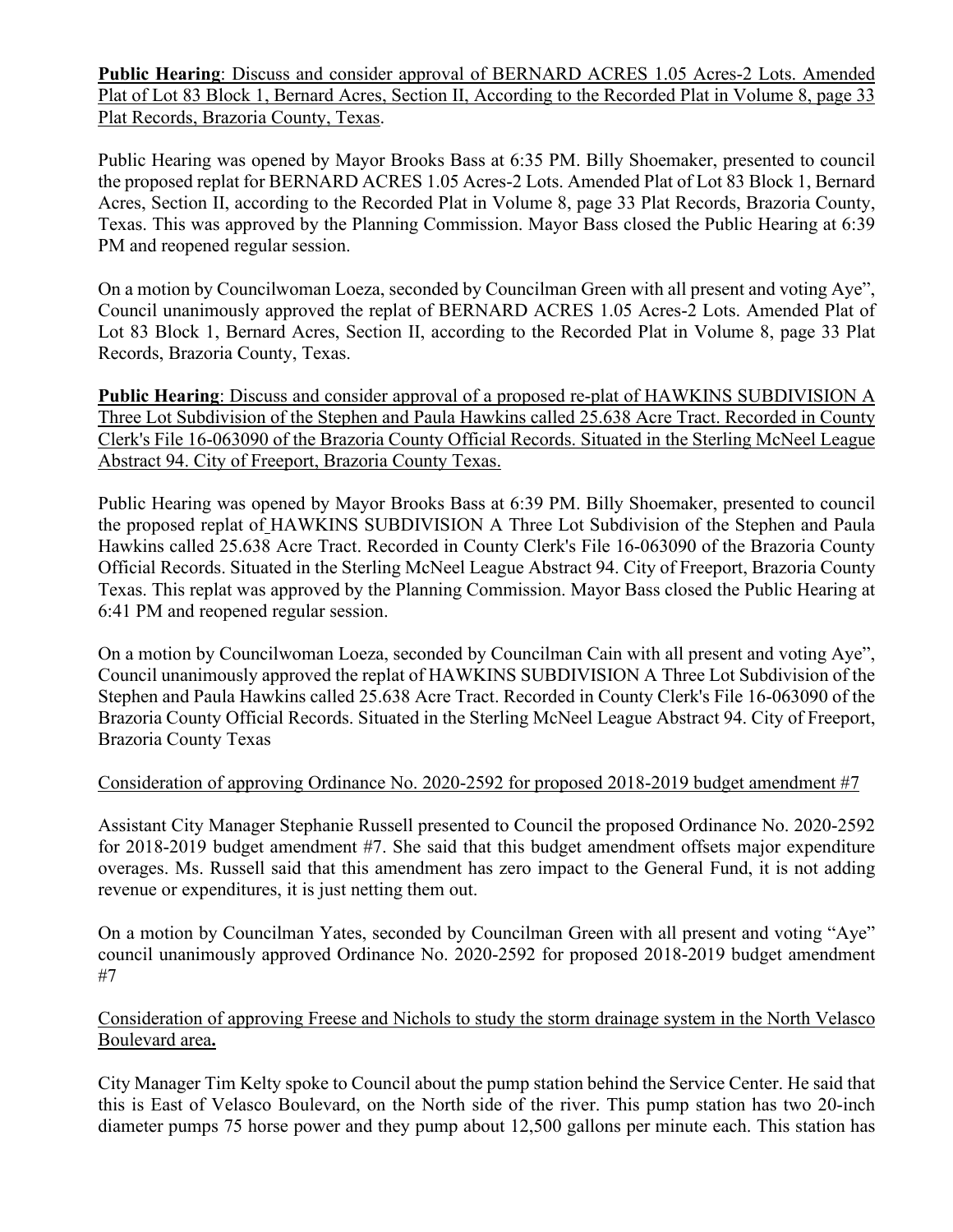been plagued with issues over the last few years. Mr. Kelty said that he recommends that council approve Freese and Nichols to proceed and evaluate this pump station. The proposed work is expected to take 30 days. The cost for this evaluation is \$15,000.00.

On a motion by Councilman Cain, seconded by Councilman Green with all present and voting "Aye" council unanimously approved, Freese and Nichols to study the storm drainage system in the North Velasco Boulevard area**.**

### **WORK SESSION:**

Councilman Green said that he had the opportunity to ride every street in his ward today. He said that he counted 20 to 25 homes where there are home improvements being done. From foundation to porch and windows. He said that this shows people are wanting to stay where they are at. He also said there are about eight new homes that have just been completed. Mr. Green said that 8<sup>th</sup> and 11<sup>th</sup> Streets are deplorable, he said that there are cars parked on both sides of the street. There are no alleys over on these streets. He said that something must be done.

Councilman Cain thanked Street Department Director David Hoelewyn for fixing the potholes by the Freeport Park. He also asked for an update on the streets. David Hoelewyn said that they are hoping to start oiling on Monday. Mr. Cain said that the 1700 Blk of West 5<sup>th</sup> Street looks like someone just dumped out a furniture and left it there. He asked who needs to be contacted to get this cleaned up.

Councilwoman Loeza asked about a speed bump being put in on  $8<sup>th</sup>$  Street. Mr. Kelty explained the significate issue with putting a speed bump in a residential street. She asked if there are any updates on Church's Chicken building. Billy Shoemaker Building Department Director said that the city received the report from Freese and Nichols, and it has been sent to the engineers for Church's, but they have not heard a response from them. This has been about a month ago. Mayor Bass said to give them a week, and then we will start taking action. Councilwoman Loeza asked if there is any update on the road construction on 288 coming into Freeport. She said that this is so dangerous.

Councilman Yates said that he has a few questions about a couple houses that are being built on Ave A. he said that they did not scrape the grass or scrape the dirt. Billy Shoemaker Building Department Director said that the compacting of the soil is between the engineer and the contractor. Billy Shoemaker said that the city does not have an ordinance that addresses how to prep the soil on a foundation.

City Manager Tim Kelty announced that Councilman Green, some members from the EDC Board and himself would be going to the ICSC Conference in Forth Worth on Wednesday-Friday. He also wanted to alert Council of budget amendment that will be for animal control with the Brazoria County SPCA. He said that the invoice that was sent is about \$12,500.00 over budget. Assistant City Manager Stephanie Russell said that they should be sending a revised invoice. Mayor Bass said that he and Tim Kelty will be attending a meeting January 14, with the Mayor's of Clute and Lake Jackson and their City Managers along with some representatives from SPCA. He said that there are some issues that have risen, and they are going to try and get it worked out.

#### Update on reports / concerns from Department heads

Kim Townsend Parks Department Director said that she would like for all to come for the MLK parade. She said that the City will have a float in the parade. This will be on Monday January 20, 2020.